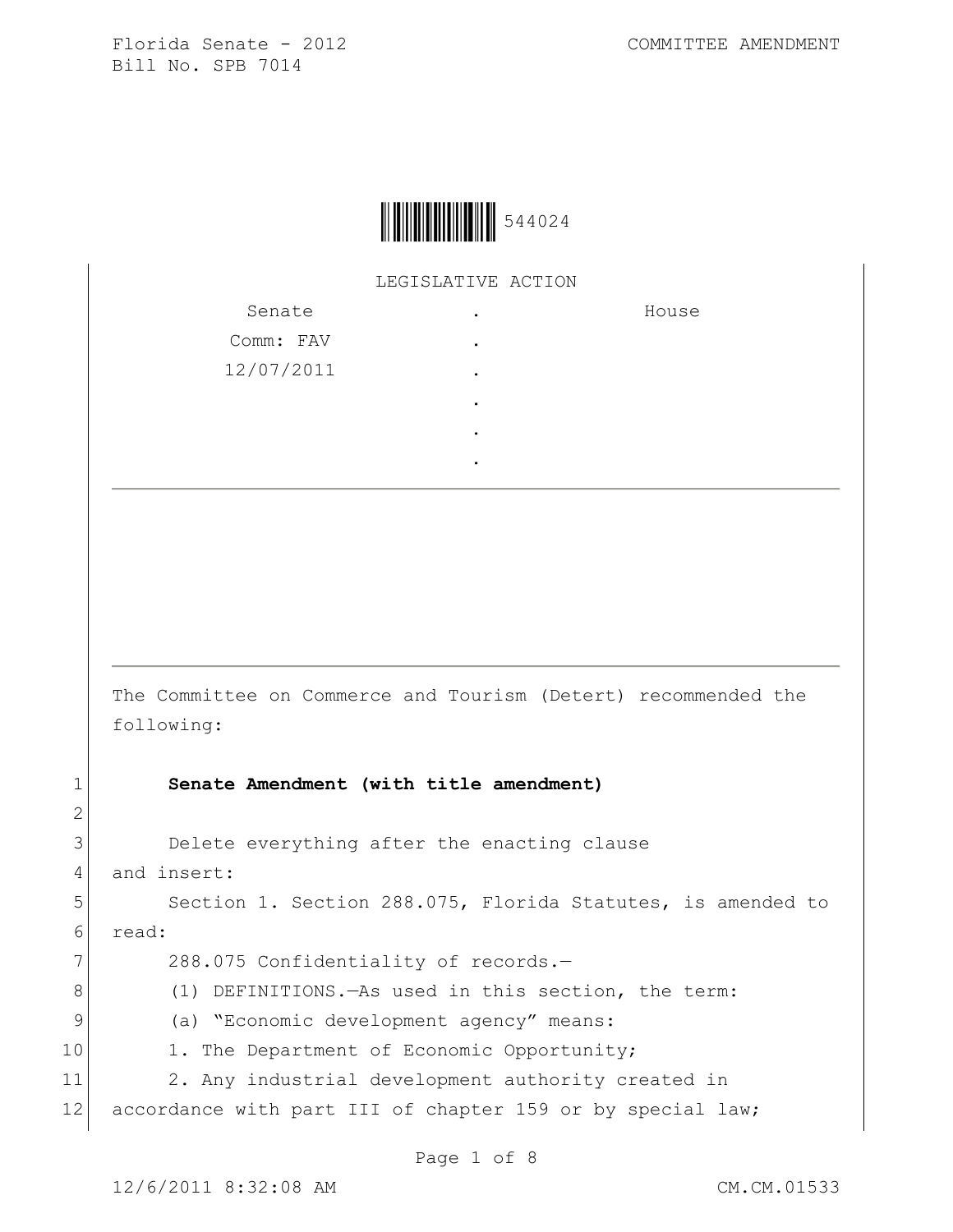Ì544024wÎ544024

13 3. Space Florida created in part II of chapter 331; 14 4. The public economic development agency of a county or 15 municipality or, if the county or municipality does not have a 16 public economic development agency, the county or municipal 17 officers or employees assigned the duty to promote the general 18 business interests or industrial interests of that county or 19 municipality or the responsibilities related thereto;

20 5. Any research and development authority created in 21 accordance with part V of chapter 159; or

22 6. Any private agency, person, partnership, corporation, or 23 business entity when authorized by the state, a municipality, or 24 a county to promote the general business interests or industrial 25 interests of the state or that municipality or county.

 (b) "Proprietary confidential business information" means 27 information that is owned or controlled by the corporation, 28 partnership, or person requesting confidentiality under this 29 section; that is intended to be and is treated by the corporation, partnership, or person as private in that the disclosure of the information would cause harm to the business operations of the corporation, partnership, or person; that has 33 not been disclosed unless disclosed pursuant to a statutory provision, an order of a court or administrative body, or a private agreement providing that the information may be released to the public; and that is information concerning:

37 1. Business plans.

38 2. Internal auditing controls and reports of internal 39 auditors.

40 3. Reports of external auditors for privately held 41 companies.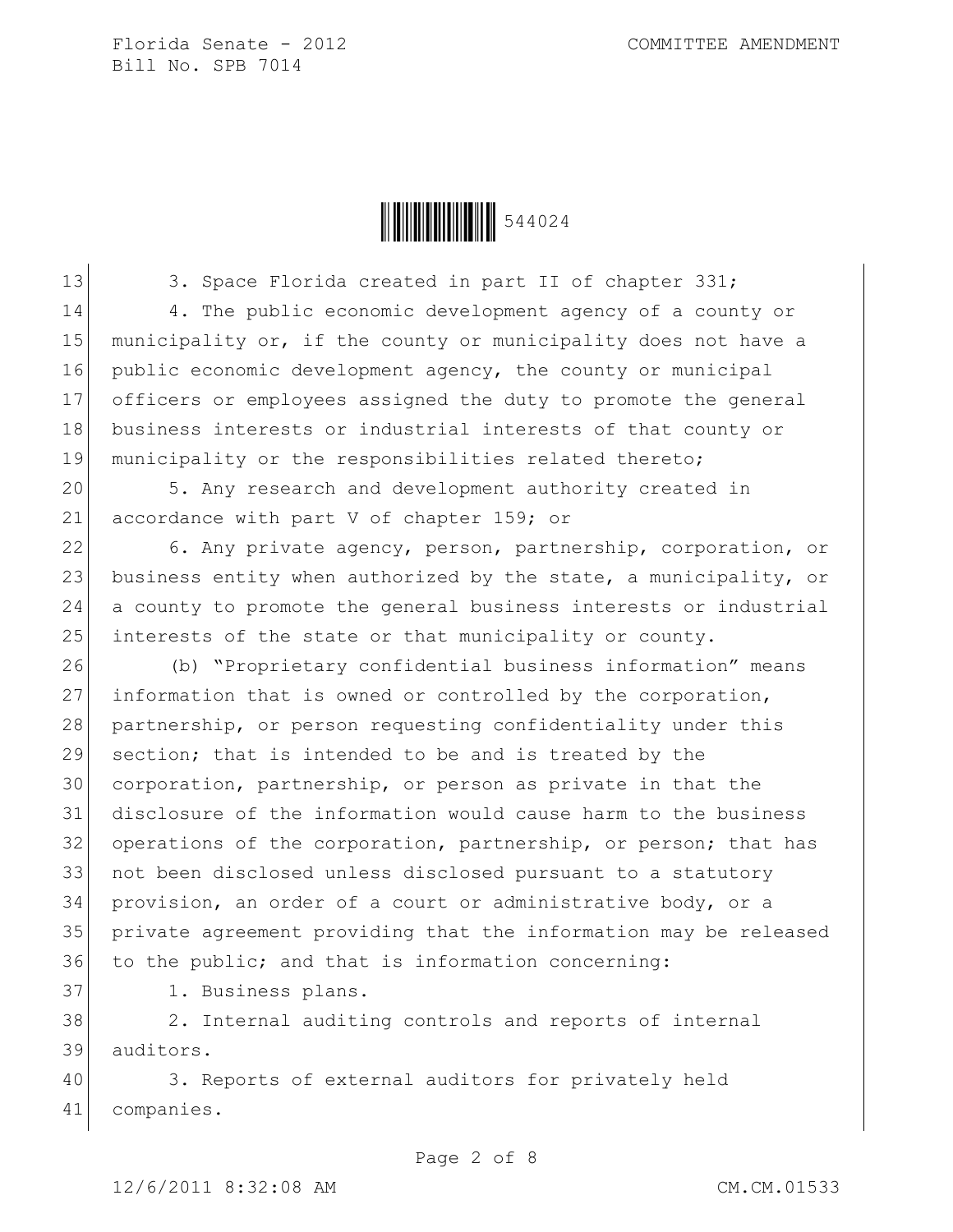

- 
- 

42 (c) "Trade secret" has the same meaning as in s. 688.002.

43 (2) PLANS, INTENTIONS, AND INTERESTS.

44 (a) If Upon written request from a private corporation, 45 partnership, or person requests in writing before an economic 46 incentive agreement is signed that, information held by an 47 economic development agency maintain the confidentiality of 48 information concerning plans, intentions, or interests of a such 49 private corporation, partnership, or person to locate, relocate, 50 or expand any of its business activities in this state, the 51 information is confidential and exempt from s. 119.07(1) and s. 52 24(a), Art. I of the State Constitution. The information will 53 remain confidential and exempt for 12 months after the date an 54 economic development agency receives a request for 55 confidentiality, for 90 days after the signing of an economic 56 incentive agreement, or until the information is otherwise 57 disclosed, whichever occurs first.

58 (b) An economic development agency may extend the period of 59 confidentiality specified in paragraph (a) for up to an 60 additional 12 months upon written request from the private 61 corporation, partnership, or person who originally requested  $62$  confidentiality under this section and upon a finding by the 63 economic development agency that such private corporation, 64 partnership, or person is still actively considering locating, 65 relocating, or expanding its business activities in this state. 66 Such a request for an extension in the period of confidentiality 67 must be received prior to the expiration of any confidentiality 68 originally provided under this section.

69 (b)  $\left( e \right)$  A public officer or employee may not enter into a 70 binding agreement with any corporation, partnership, or person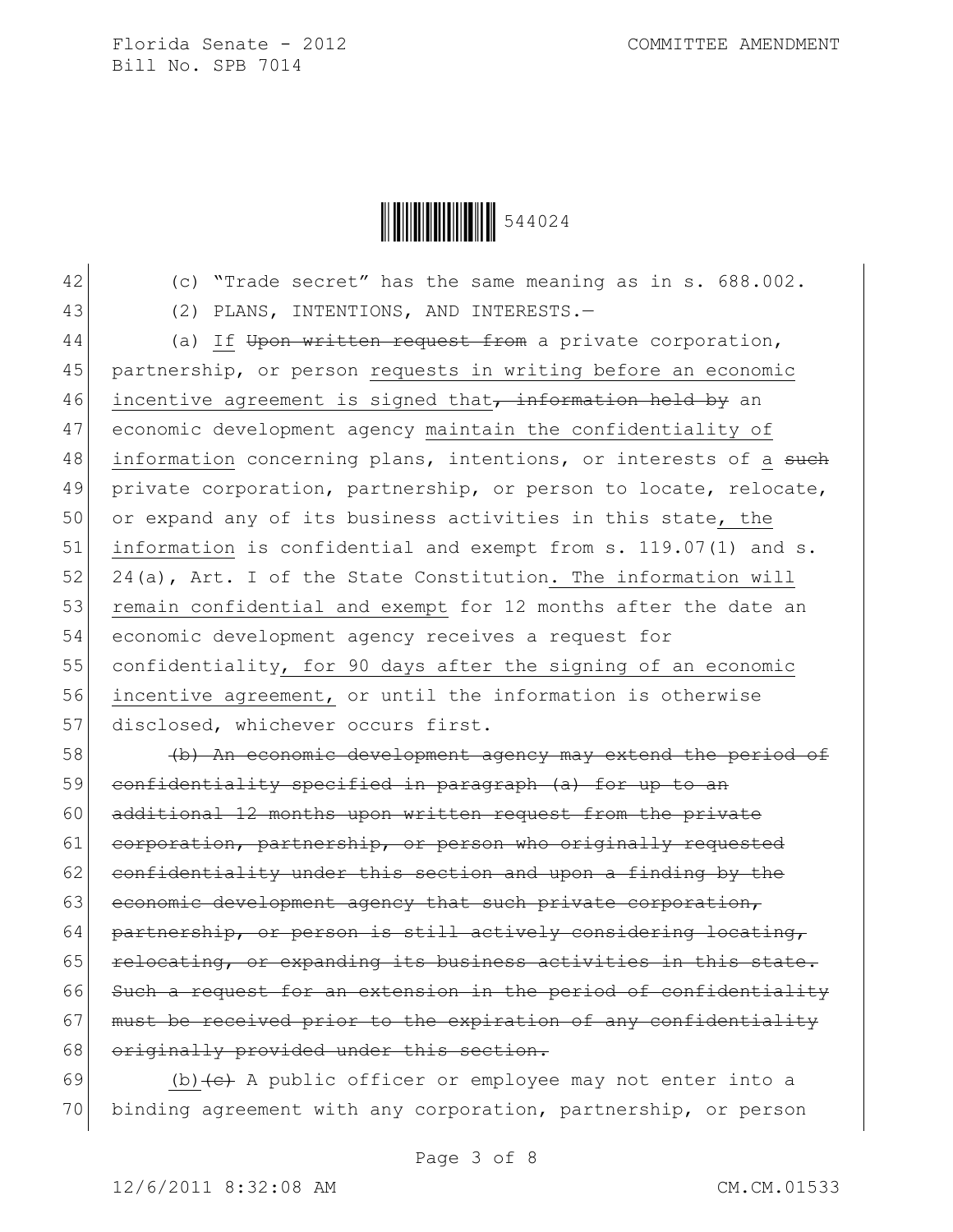

71 who has requested confidentiality of information under this 72 subsection until 90 days after the information is made public 73 unless:

74 1. The public officer or employee is acting in an official 75 capacity;

76 2. The agreement does not accrue to the personal benefit of 77 such public officer or employee; and

78 3. In the professional judgment of the officer or employee, 79 the agreement is necessary to effectuate an economic development 80 project.

81 (3) TRADE SECRETS. - Trade secrets held by an economic 82 development agency are confidential and exempt from s. 119.07(1) 83 and s. 24(a), Art. I of the State Constitution.

84 (4) PROPRIETARY CONFIDENTIAL BUSINESS INFORMATION. 85 Proprietary confidential business information held by an 86 economic development agency is confidential and exempt from s. 87 119.07(1) and s. 24(a), Art. I of the State Constitution, until 88 such information is otherwise publicly available or is no longer 89 treated by the proprietor as proprietary confidential business 90 information.

91 (5) IDENTIFICATION, ACCOUNT, AND REGISTRATION NUMBERS. - A 92 federal employer identification number, unemployment 93 compensation account number, or Florida sales tax registration 94 | number held by an economic development agency is confidential 95 and exempt from s.  $119.07(1)$  and s.  $24(a)$ , Art. I of the State 96 Constitution.

97 (6) ECONOMIC INCENTIVE PROGRAMS.

98 (a) The following information held by an economic 99 development agency pursuant to the administration of an economic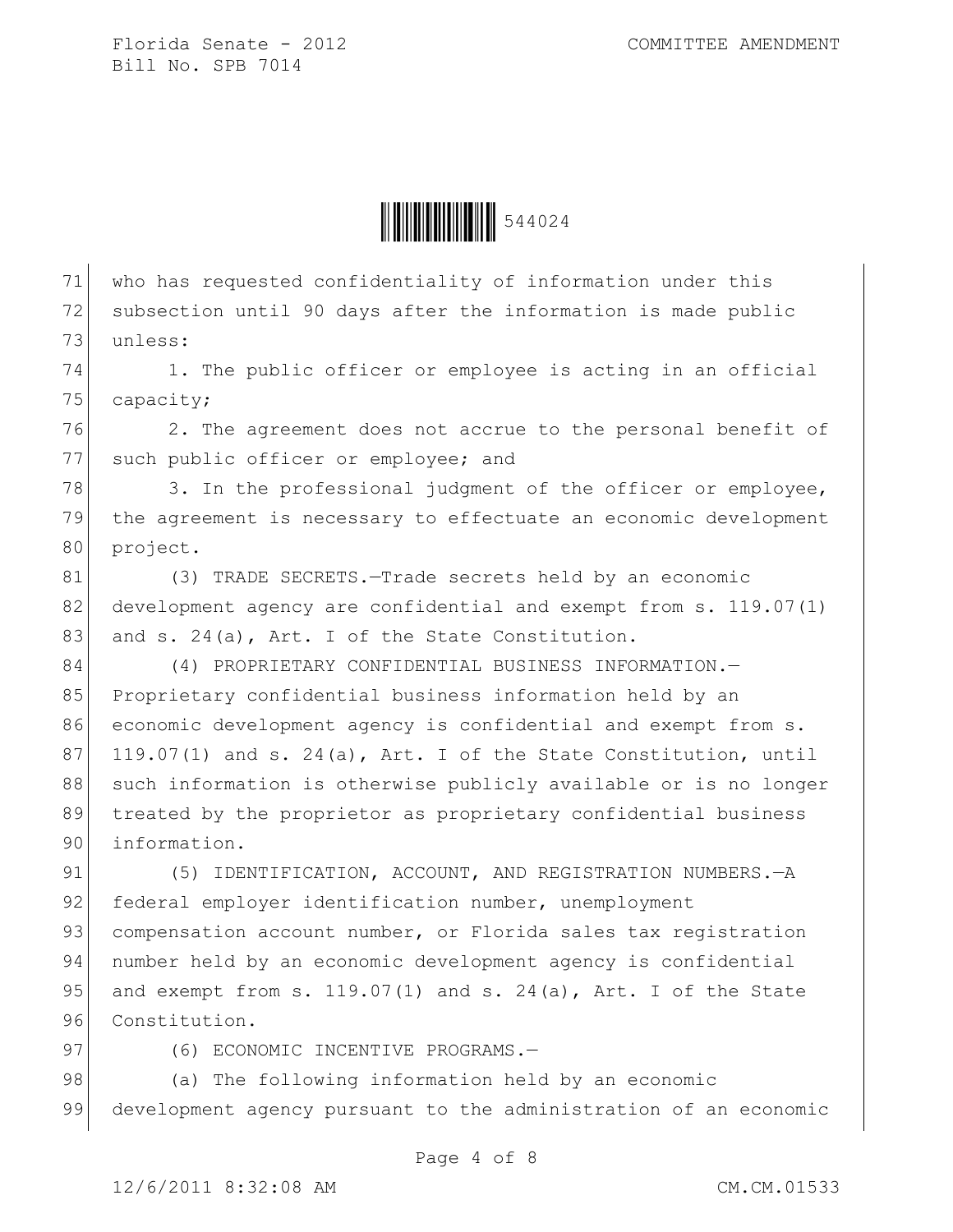

100 incentive program for qualified businesses is confidential and 101 exempt from s. 119.07(1) and s. 24(a), Art. I of the State 102 Constitution for a period not to exceed the duration of the 103 incentive agreement, including an agreement authorizing a tax 104 refund or tax credit, or upon termination of the incentive 105 agreement:

106 1. The percentage of the business's sales occurring outside 107 this state and, for businesses applying under s. 288.1045, the 108 percentage of the business's gross receipts derived from 109 Department of Defense contracts during the 5 years immediately 110 preceding the date the business's application is submitted.

 $111$  2. The anticipated wages for the project jobs that the 112 business plans to create, as reported on the application for 113 certification.

 $\vert$  2.3. The average wage actually paid by the business for  $\overline{t}$  those jobs created by the project or An individual employee's 116 personal identifying information that which is held as evidence of the achievement or nonachievement of the wage requirements of 118 the tax refund, tax credit, or incentive agreement programs or of the job creation requirements of such programs.

120  $3.4$ . The amount of:

121 a. Taxes on sales, use, and other transactions paid 122 pursuant to chapter 212;

123 b. Corporate income taxes paid pursuant to chapter 220; 124 c. Intangible personal property taxes paid pursuant to 125 chapter 199;

126 d. Insurance premium taxes paid pursuant to chapter 624; 127 e. Excise taxes paid on documents pursuant to chapter 201; 128 f. Ad valorem taxes paid, as defined in s. 220.03(1); or

Page 5 of 8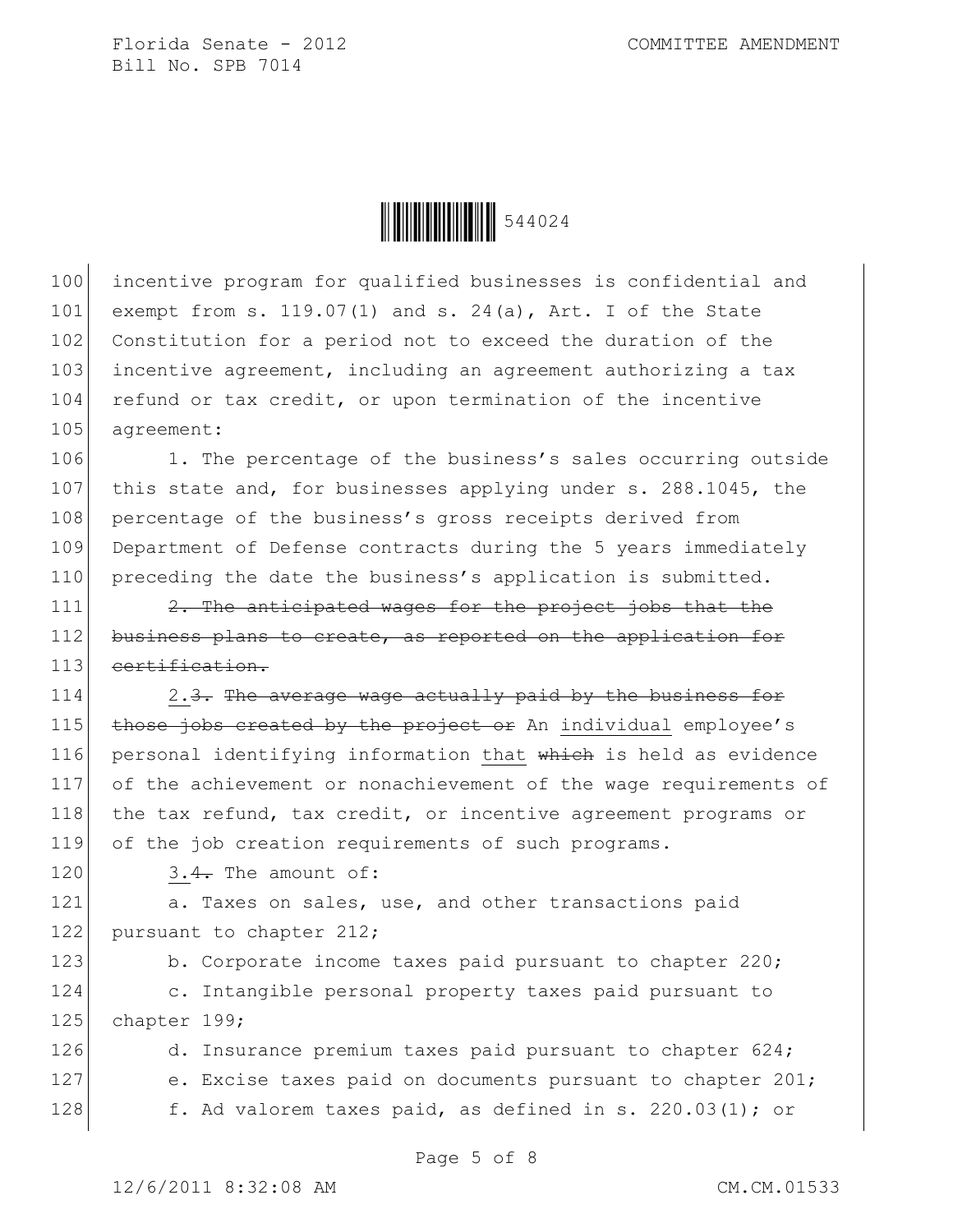Ì544024wÎ544024

129 g. State communications services taxes paid pursuant to 130 chapter 202. 131 132 However, an economic development agency may disclose in the 133 annual incentives report required under s. 288.907 the aggregate 134 amount of each tax identified in this subparagraph and paid by 135 all businesses participating in each economic incentive program. 136 (b)1. The following information held by an economic 137 development agency relating to a specific business participating 138 in an economic incentive program is not confidential or exempt 139 from disclosure 90 days after an economic incentive agreement is 140 signed with that business An economic development agency may  $141$  release: 142 a. The name names of the qualified business businesses. 143 b. The total number of jobs the each business committed 144 expects to create or retain. 145 c. The total number of jobs created or retained by the each 146 business. 147 d. Notwithstanding s. 213.053(2), the amount of tax 148 refunds, tax credits, or incentives awarded to, and claimed by, 149 or, if applicable, refunded to the state by the each business. 150 e. The anticipated total annual wages of employees the 151 business committed to hire or retain. 152 2. For a business applying for certification under s. 153 288.1045 which is based on obtaining a new Department of Defense 154 contract, the total number of jobs expected and the amount of 155 tax refunds claimed may not be released until the new Department 156 of Defense contract is awarded. 157 (c) An economic development agency may publish statistics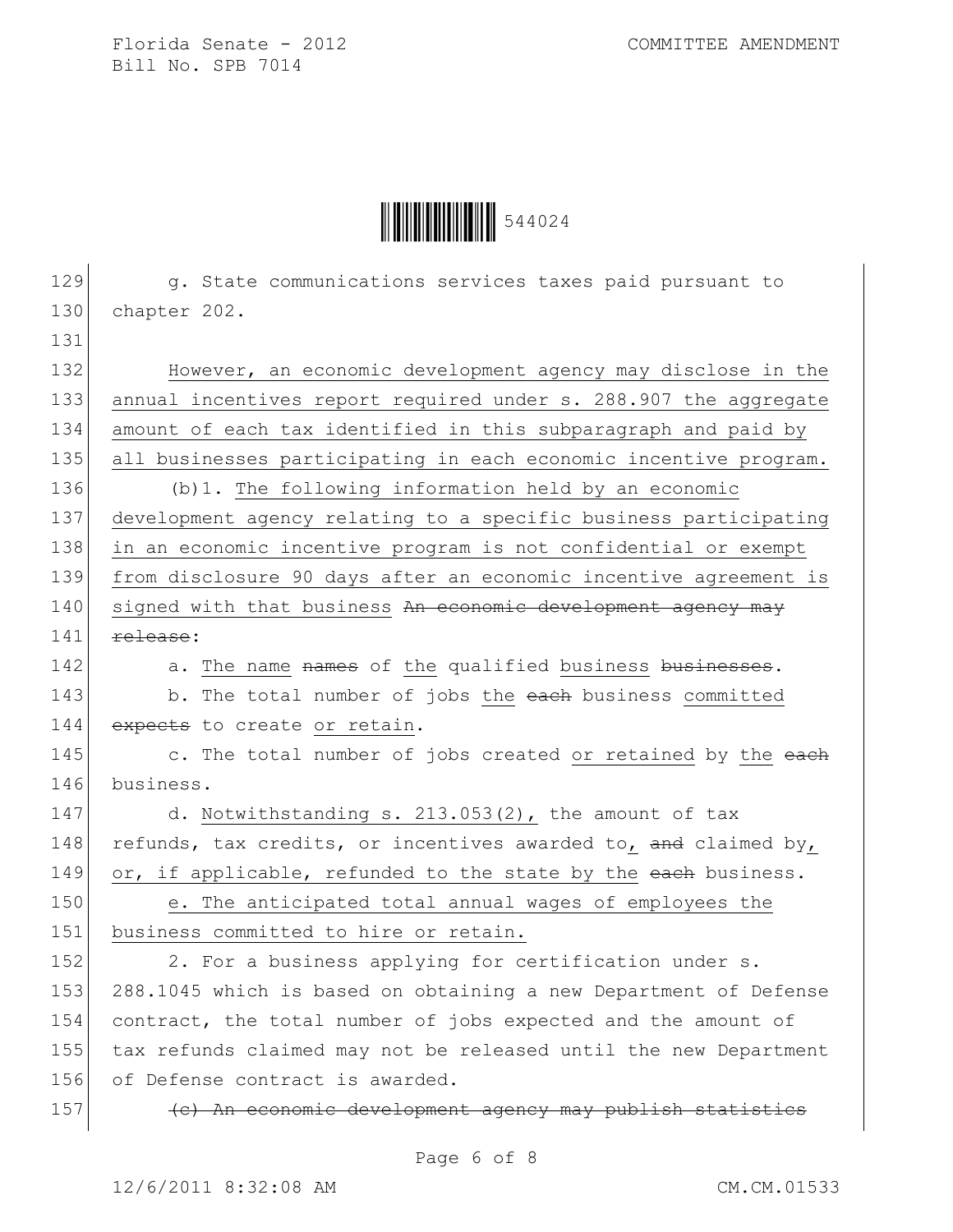

| 158 | in the aggregate and classified so as to prevent the             |
|-----|------------------------------------------------------------------|
| 159 | identification of a single qualified applicant.                  |
| 160 | (7) PENALTIES. - Any person who is an employee of an economic    |
| 161 | development agency who violates the provisions of this section   |
| 162 | commits a misdemeanor of the second degree, punishable as        |
| 163 | provided in s. 775.082 or s. 775.083.                            |
| 164 | (8) LEGISLATIVE REVIEW OF EXEMPTIONS. This section is            |
| 165 | subject to the Open Government Sunset Review Act in accordance   |
| 166 | with $s. 119.15$ and shall stand repealed on October 2, 2012,    |
| 167 | unless reviewed and saved from repeal through reenactment by the |
| 168 | Legislature.                                                     |
| 169 | Section 2. This act shall take effect upon becoming a law.       |
| 170 |                                                                  |
| 171 |                                                                  |
| 172 | And the title is amended as follows:                             |
| 173 | Delete everything before the enacting clause                     |
| 174 | and insert:                                                      |
| 175 | A bill to be entitled                                            |
| 176 | An act relating to a review under the Open Government            |
| 177 | Sunset Review Act; amending s. 288.075, F.S., which              |
| 178 | provides public records exemptions for information               |
| 179 | held by economic development agencies; saving from               |
| 180 | repeal the exemption concerning plans, intentions, or            |
| 181 | interests of a private corporation, partnership, or              |
| 182 | person to locate, relocate, or expand any of its                 |
| 183 | business activities in this state; providing that the            |
| 184 | exemption applies if a request for confidentiality is            |
| 185 | made before an economic incentives agreement is                  |
| 186 | signed; revising the duration of the period in which             |
|     |                                                                  |

Page 7 of 8